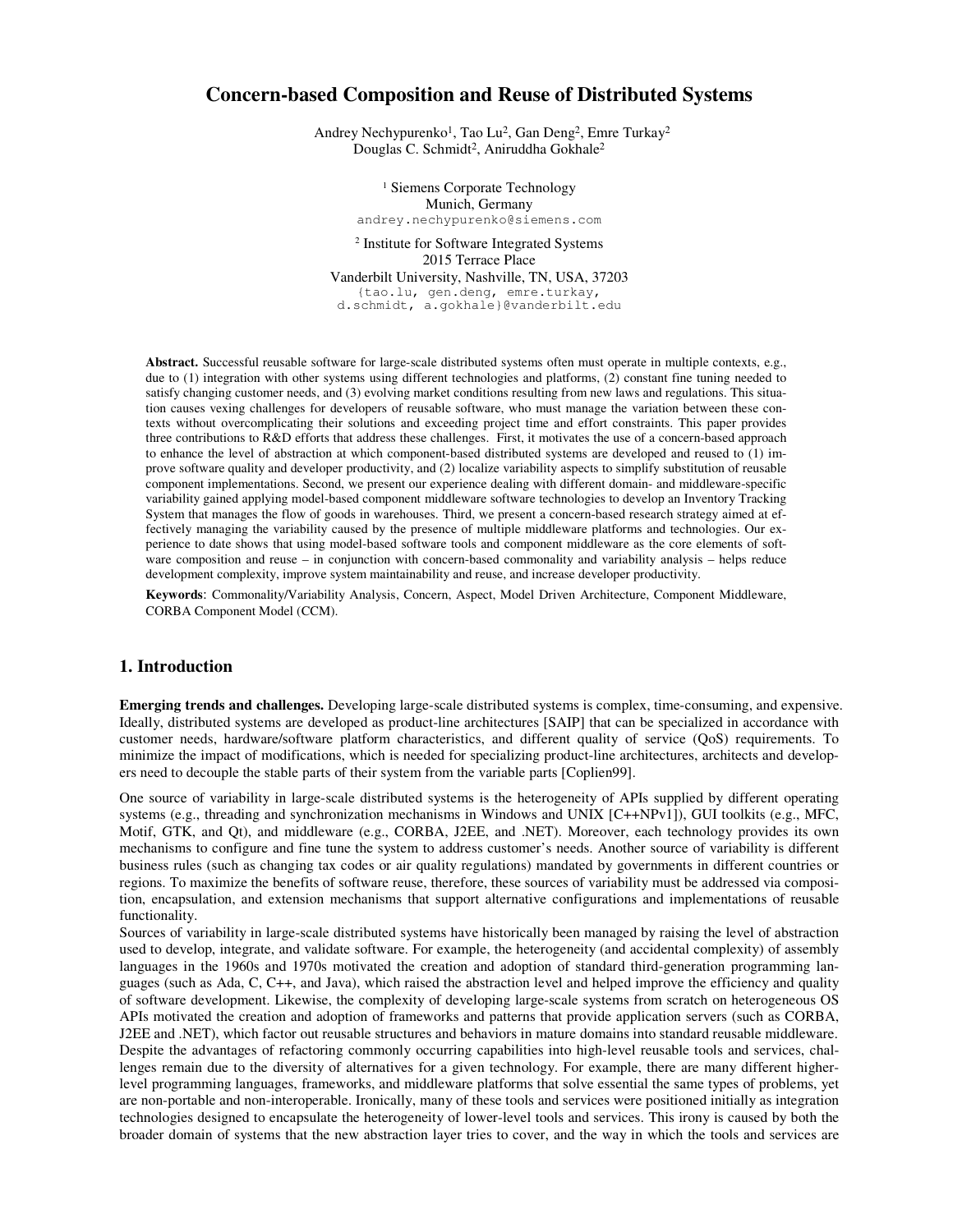implemented. Over time, however, the collection of integration technologies simply became another level of heterogeneity that needs to be encapsulated by the next generation of integration technologies.

**Solution approach**: an Integrated Concern Modeling and Manipulation Environment. To address the challenges stemming from the heterogeneity of middleware platforms and to elevate the abstraction level associated with developing large-scale distributed systems using third-generation programming languages, we have been developing an Integrated Concern Modeling and Manipulation Environment (ICMME) that defines and manipulates fundamental concerns (such as remoting, component lifecycle management, communication and processor resource usage, and persistency) that represent higher level system building blocks than components or classes in object-oriented approach. Our ICMME combines key techniques and tools from Model Driven Architecture (MDA) [MDA], Aspect-Oriented Software Development (AOSD) [AOSD], and component middleware paradigms to provide a higher-level environment for developing large-scale distributed systems.

Experience we gained from developing frameworks [C++NPv1,C++NPv2] and middleware platforms [TAO1, CIAO1] enabled us to identify and document core patterns [POSA2] for managing different types of middleware variability. To evaluate the extent to which ICMME technologies help to address variabilities at different levels of abstractions (i.e., from the variability of configuring optional settings of a particular middleware platform up to the variability of handling different middleware platforms), we have developed a prototypical Inventory Tracking System (ITS). This paper uses our ITS prototype to illustrate the reuse benefits of ICMME-based integration by focusing on a fundamental concern – remoting – and then (1) developing an MDA model of a component-based remoting infrastructure according to the patterns described in [Voelter], (2) visually mapping ITS components to the roles defined by these patterns, and (3) localizing the impact of variability, caused by a need to support different middleware, by creating a domain-specific code generator to produce code for a real-time CORBA Component Model (CCM) [CCM] implementation called The Component Integrated ACE ORB (CIAO). Creating generators for J2EE and .NET component middleware remains a future work.

**Paper organization.** The remainder of this paper is organized as following: Section 2 describes the structure and functionality of our ITS prototype; Section 3 discusses the lessons learned thus far from applying our ICMME approach to the ITS case study; Section 4 compares our ICMME approach with related work; and Section 5 presents concluding remarks.

## **2. Overview of the ITS Case Study**

An Inventory Tracking System (ITS) is a warehouse management system that monitors and controls the flow of goods and assets. Users of an ITS include couriers, such as UPS, FedEx, DHL, as well as airport baggage handling systems. A key goal of an ITS is to provide convenient mechanisms that manage the movement and flow of inventory in a timely and reliable manner. For instance, an ITS should enable human operators to configure warehouse storage organization criteria, maintain the set of goods known throughout a highly distributed system (which may span organizational and even international boundaries), and track warehouse assets using GUI-based operator monitoring consoles. This section presents an overview of the behavior and architecture of our ITS prototype and describes how we have integrated MDA tools with component middleware to enhance productivity and quality.

#### **2.1 ITS System Behavior**

Figure 1 shows a UML use case diagram for our ITS prototype. As shown in the figure, there are three primary *actors* in the ITS system.



**Figure 1. Use Case Diagram for the ITS Prototype**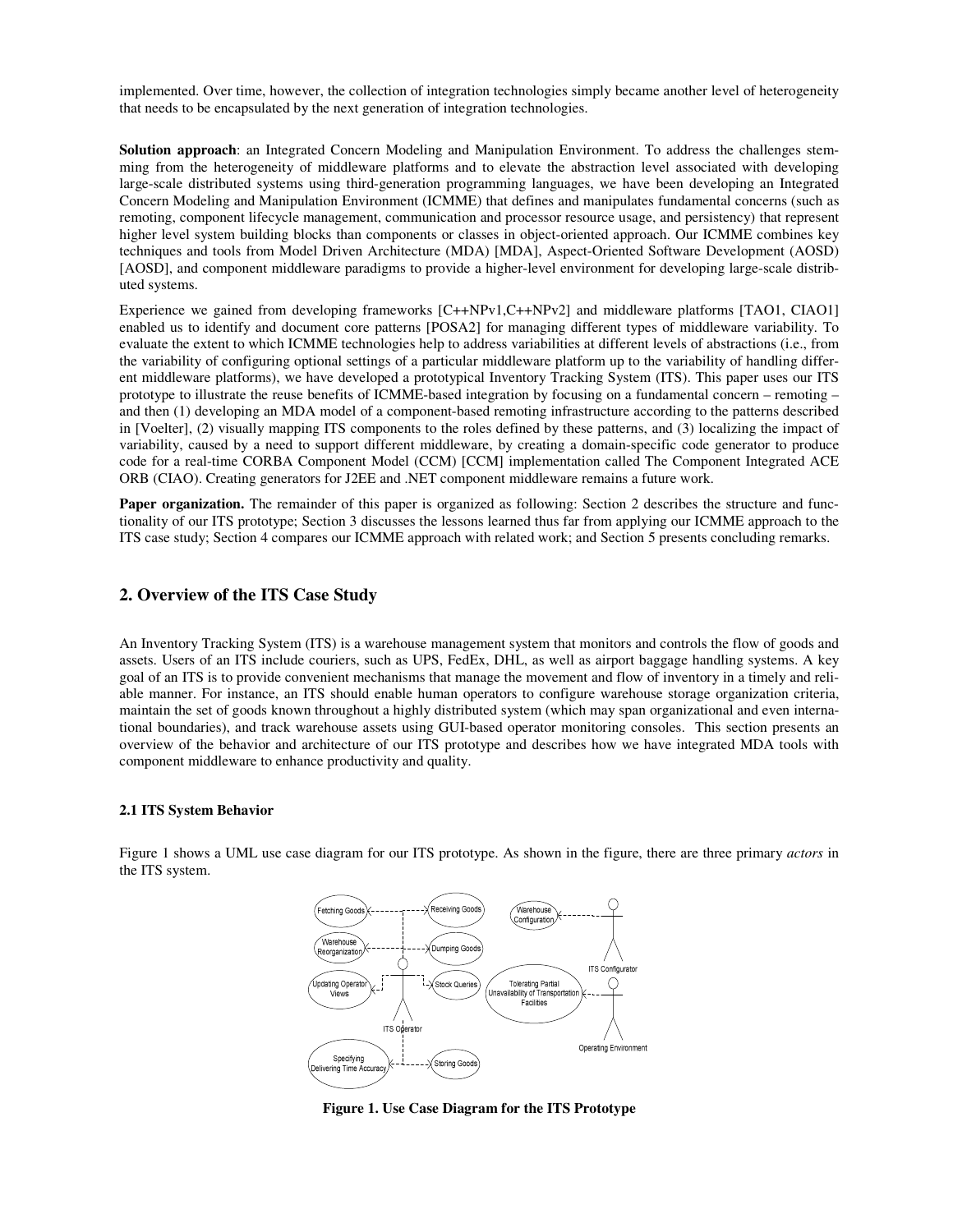For the *Configurator* actor, the ITS provides the ability to configure the set of available facilities in certain warehouses, such as the structure of transportation belts, routes used to deliver goods, and characteristics of storage facilities (e.g., whether hazardous goods are allowed to be stored, maximum allowed total weight of stored goods, etc.). For the *Operator* actor, the ITS provides the ability to reorganize the warehouse to fit future changes, as well as dealing with other use cases, such as receiving goods, storing goods, fetching goods, dumping goods, stock queries, specifying delivery time accuracy, and updating operator console views. For the *Operating Environment* actor, the ITS provides the ability to tolerate partial failures due to transportation facility problems, such as broken belts. To handle these partial failures the ITS dynamically recalculates the delivery possibilities based on available transportation resources and delivery time requirements.

### **2.2 ITS Architecture**

The ITS architecture is based on component middleware developed in accordance with the OMG's CORBA Component Model (CCM) [CCM]. A component is a basic meta-type in CCM that consists of a named collection of features – known as ports, i.e., event sources/sinks, facets, and receptacles – that can be associated with a single well-defined set of behaviors. In particular, a CCM component provides one or more ports that can be connected together with ports exported by other components. CCM also supports the hierarchical encapsulation of components into component assemblies, which export ports that allow fine tuning of business logic modeling.

Figure 2 illustrates the key components that form the basic implementation and integration units of our ITS prototype. Some ITS components (such as the Operator Console component) expose interfaces to end users, i.e., ITS operators. Other components represent warehouse hardware entities (such as cranes, forklifts, and shelves) and expose interfaces to manage databases (such as Transportation Facility component and the Storage Facility component). Yet another set of components (such as the Workflow Manager and Storage Manager components) coordinate and control the event flow within the ITS system.



**Figure 2. Key CCM ITS Architecture Components**

As illustrated in Figure 2, the ITS architecture consists of the following three subsystems:

- 1. **Warehouse Management (WM) subsystem**, which is a set of high-level functionality and decision making components. This level of abstraction calculates the destination location and delegates the rest of the details to the Material Flow Control (MFC) subsystem. In particular, the WM does not provide capabilities such as route calculation for transportation or reservation of intermediate storage units.
- 2. **Material Flow Control (MFC) subsystem**, which is responsible for executing high-level decisions calculated by the WM subsystem. The primary task of the MFC is to deliver goods to the destination location. This subsystem handles all related details, such as route (re)calculation, transportation facility reservation, and intermediate storage reservation.
- 3. **Warehouse Hardware (WH) subsystem**, which is responsible for dealing with physical devices, such as sensors and transportation units (e.g., belts, forklifts, cranes, pallet jacks, etc.).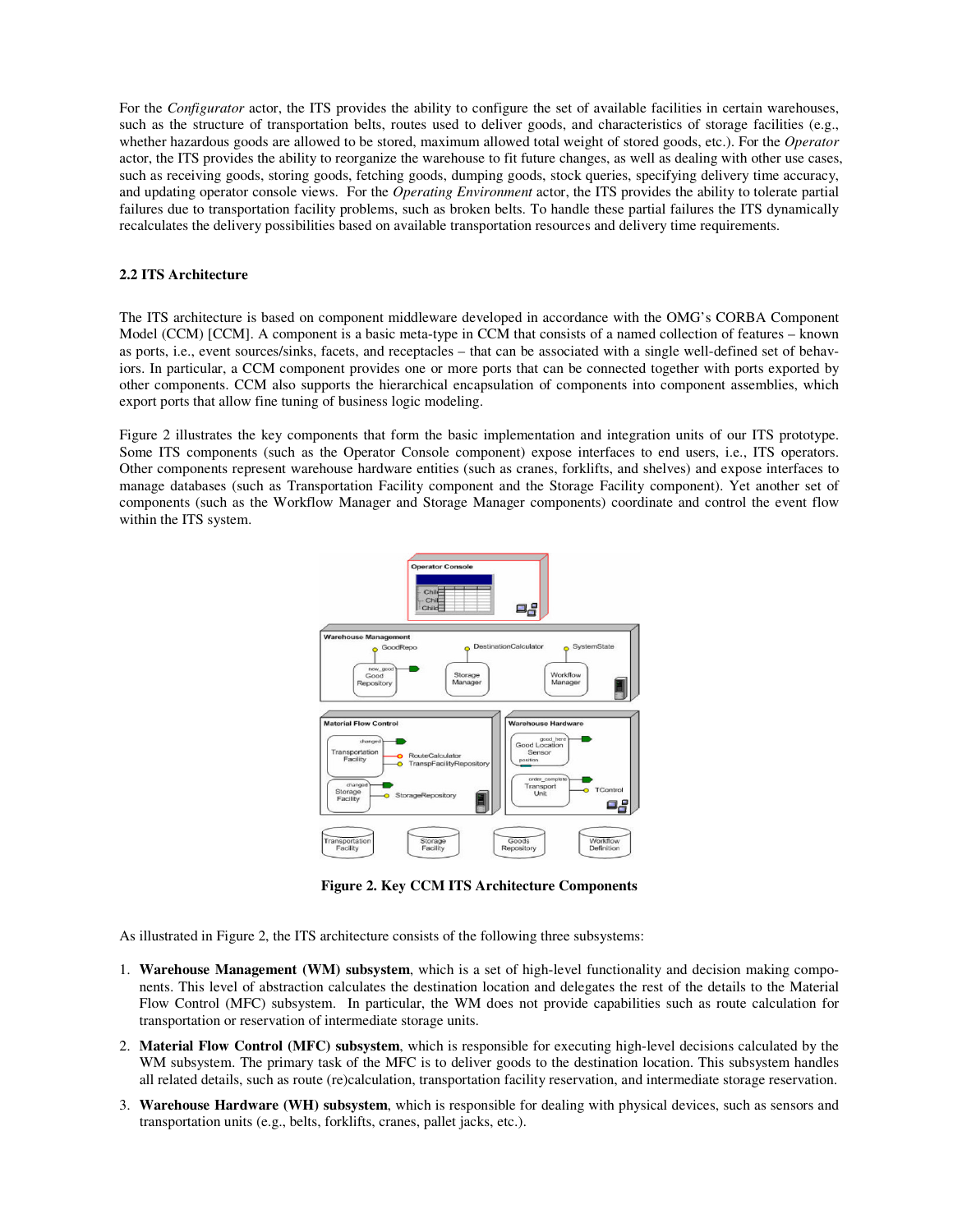The functionality of these three ITS subsystems is monitored and controlled via an Operator Console. All persistence aspects are handled via databases that can be managed either by the centralized DBMS or distributed DBMS over different DB servers. A typical interaction scenario between these three subsystems involves (1) a new good arriving at the warehouse entrance and being entered into the ITS either automatically or manually, (2) the WM subsystem calculating the final destination for storing the good by querying the Storage Facility for a list of available free locations and passing final destination to the MFC subsystem, (3) the MFC subsystem calculating the transportation route and assigns required transportations facilities, and (4) the MFC subsystem interacting with the WH subsystem to control the transportation process and if necessary adapt to changes, such as failures or the appearance of higher priority tasks.

### **2.3 Applying Component Middleware and MDA Tools to ITS**

To evaluate how component middleware technologies can help improve productivity by enabling developers to work at a higher abstraction level than objects and functions, we selected the Component Integrated ACE ORB (CIAO) [CIAO1, CIAO2] as the run-time platform for our ITS prototype. CIAO is QoS-enabled CCM middleware built atop the The ACE ORB (TAO) [TAO1, TAO2]. TAO is a highly configurable, open-source Real-time CORBA Object Request Broker (ORB) that implements key patterns [POSA2] to meet the demanding QoS requirements of distributed real-time and embedded (DRE) systems.

CIAO extends TAO to provide the component-oriented paradigm to developers of DRE systems by abstracting critical systemic aspects (such as QoS requirements and real-time policies) as installable/configurable units supported by the CIAO component framework. Promoting these DRE aspects as first-class metadata disentangles (1) code for controlling these non-functional aspects from (2) code that implements the application logic, thereby making DRE system development more flexible and productive as a result. CIAO and TAO can be downloaded from deuce.doc.wustl.edu/Download.html.

To evaluate how MDA technologies can help improve productivity by enabling developers to work at a higher abstraction level than components and classes, we developed and applied a set of modeling tools to automate the following two aspects of ITS development:

- 1. Warehouse modeling, which simplifies the warehouse configuration aspect of the ITS system according to the equipment available in certain warehouses, including moving conveyor belts and various types of cranes. These modeling tools can synthesize the ITS database configuration and population.
- 2. Modeling and synthesizing the deployment and configuration (D&C) [D&C] aspects of the components that implement the ITS functionality. These modeling tools use MDA technology in conjunction with the CCM to develop, assemble, and deploy ITS software components.

These two aspects are relatively orthogonal to each other in terms of aspect separation, i.e., they depict the overall system from different perspectives, yet they are complementary to each other. For example, Figure 3 shows how the system modeler and warehouse modeler play different roles in the ITS development process.

The system modeler studies the business logic of general ITS and produces a model describing the software aspect of the system, including CCM component, deployment/assembly specification, and QoS requirements. The warehouse modeler, in contrast, is responsible for modeling one or a group of specific warehouses.



**Figure 3. ITS Modeling Aspects**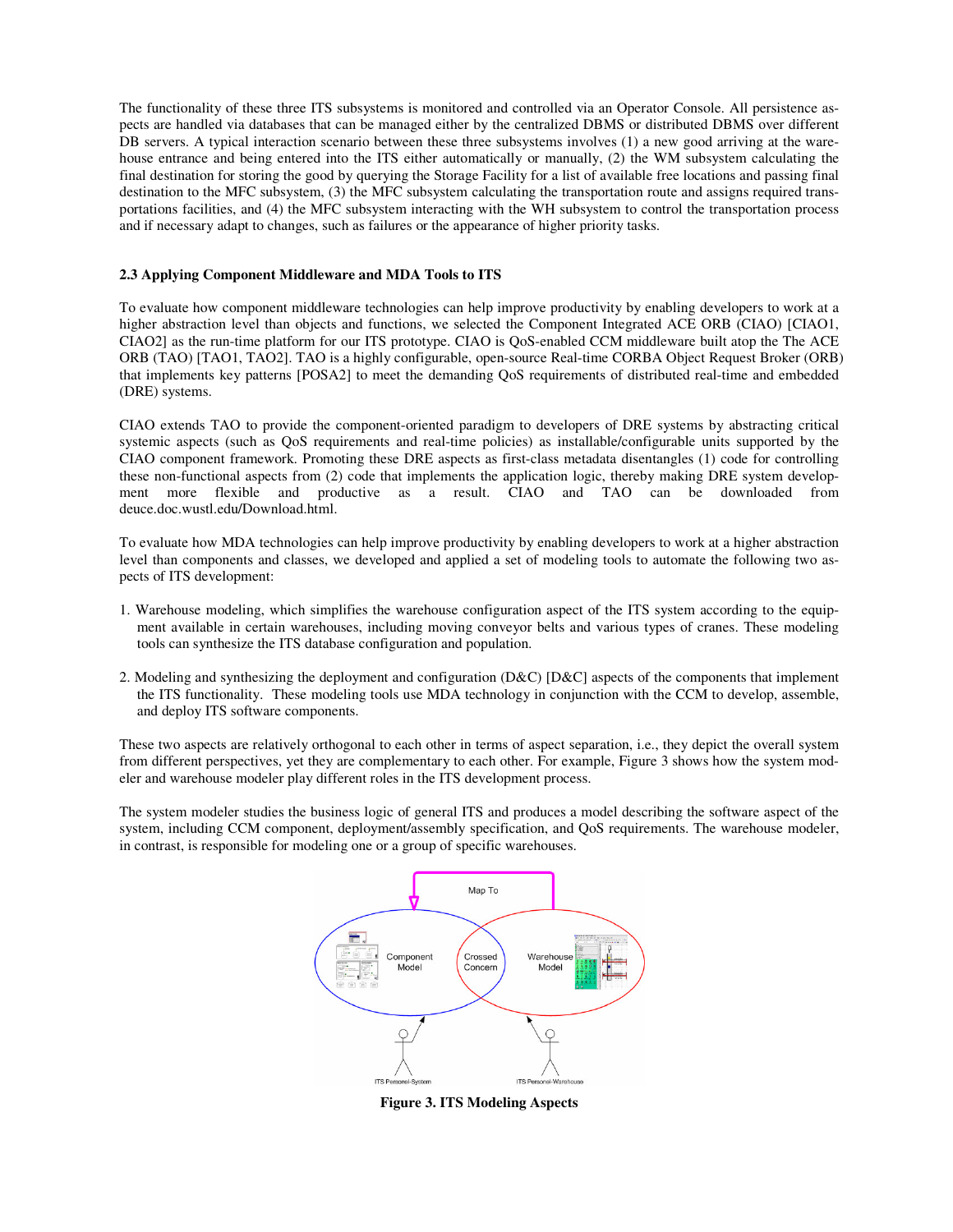The warehouse and component model aspects can be implemented separately during system development, i.e., the warehouse model can be mapped to the CCM and D&C model by means of MDA-based code generation to fully materialize an ITS system. There exist, however, some concerns that span these two aspects. For example, the number of components and the way they communicate with each other can influence the configuration of different infrastructural aspects, such as real-time event channels [Harrison]. In ITS, however, a warehouse modeler often needs to fine tune the configuration on the basis of the warehouse model. In these cases, different actions are applied according to the nature of the concern after necessary analysis. For example, the remoting concern may involve determining the mode of communication, such as asynchronous publisher-subscriber or synchronous request-response.

## **3. Towards an Integrated Concern Modeling and Manipulation Environment**

Section 2.3 introduced a set of middleware components and modeling tools that helped increase the productivity and quality of our ITS development process. Based on our experience with the ITS prototype, we contend that to make software for distributed systems more reusable and resilient to future changes, we need to model and manipulate concerns separately. This section describes an Integrated Concern Modeling and Manipulation Environment (ICMME) that we are developing to achieve this vision.

## **3.1 Research Foundations**

Based on our experience in developing large-scale distributed systems over the past two decades [POSA2, C++NPv1, C++NPv2], we have observed several problems that underlie the challenges outlined in Section 1. Below, we outline two of these problems and briefly describe how emerging technologies like MDA and AOSD [Ho02] could be exploited to address them.

**3.1.1. Low-level abstractions and tools** – Despite improvements in third-generation programming languages (such as Java or C++) and run-time platforms (such as component middleware), the level of abstraction at which business logic is integrated with the set of rules and behavior dictated by component models is still too low. For example, different component models provide different set of API and rules for component lifecycle management, example, e.g., there are multiple lifecycle management mechanisms available in CCM. As a result, this set of rules typically affects the implementation of business logic intrusively, i.e., the business logic developer implicitly assumes certain behavior from the component container and must adapt business logic accordingly. In addition, the level of abstraction and composition supported by third-generation languages does not intuitively reflect the concepts used by today's software developers [Mezini02], who are using higher level concerns (such as persistence, remoting, and synchronization) to express their system architectures.

A promising way to alleviate these problems with low-level abstractions and tools is to apply *Model Driven Architecture* (MDA) techniques [MDA] that express application functional and non-functional requirements at higher levels of abstraction beyond third-generation programming languages and conventional component middleware. At the core of the MDA is a two-level hierarchy of models:

- **Platform-independent models** (PIMs) that describe at a high-level how applications will be structured and integrated, without concern for the target middleware/OS platforms or programming languages on which they will be deployed. PIMs provide a formal definition of an application's functionality implemented on some form of a virtual architecture. For example, the PIM for the ITS could assume that there are two services available for each component: (1) a remote invocation service, i.e., an object request broker (ORB) and (2) an information storage and retrieval service, i.e. a database. At this stage it does not really matter whether these services are CORBA or SOAP and whether they use relational or object database, respectively.
- **Platform-specific models** (PSMs) that are *constrained* formal models that express platform-specific details. The PIM models are mapped into PSMs via *translators*. For example, the ITS uses the set of patterns and roles to describe the component collaboration infrastructure suggested by the OMG Component Collaboration Architecture [EDOC] that is specified in the PIM and could be mapped and refined to a specific type in the underlying platform, such as a QoS-enabled implementation of the CORBA Component Model (CCM) [CIAO1,CIAO2].

MDA tools use PIMs and PSMs to improve the understanding of software-intensive systems using higher-level models that (1) standardize the process of capturing business logic and quality of service (QoS)-related requirements and (2) ensure the consistency of software implementations with analysis information associated with functional and systemic QoS requirements captured by models. A key role in reducing software complexity via MDA tools is played by *meta-modeling* [GME], which defines a semantic *type system* that precisely reflects the subject of modeling and exposes important constraints associated with specific application domains.

3.1.2. Tangled concerns – Different concerns, such as component lifecycle management, resource usage, persistence, distribution, and safe/efficient cache and memory management, are often tangled within software source code, which impedes effective modularity [Kiczales]. If these concerns could also vary (either completely or partially) then the corre-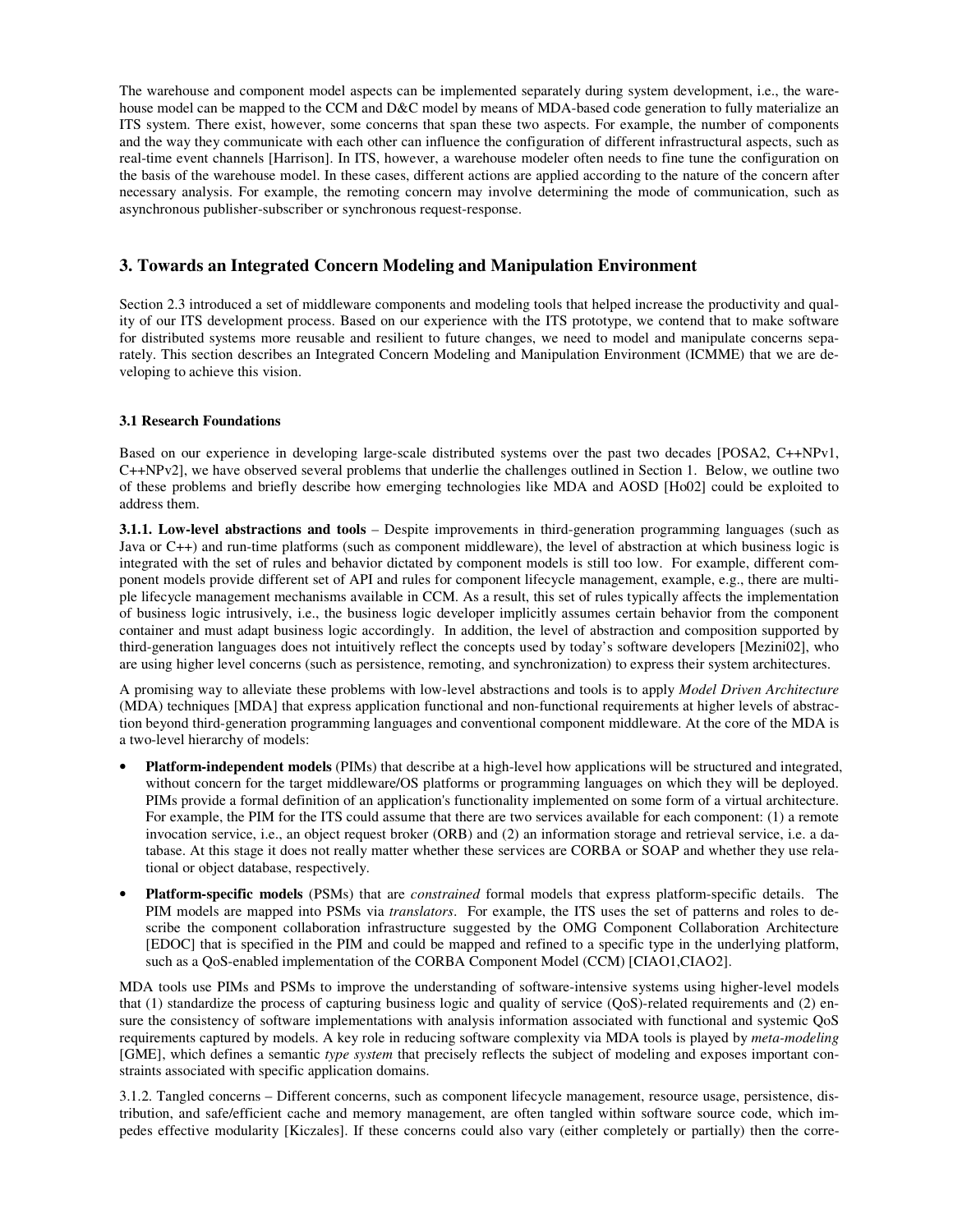sponding incurred variability is also tangled with other concerns in source code and probably crosscut the whole system. Variability in commonly tangled concerns depends on many factors, such as deployment strategy and run-time conditions. For example, the communication latency between frequently communicating components depends on their distribution and deployment. Today, many applications are custom programmed manually to implement and compose these "crosscutting" concerns, which is a tedious, error-prone, and non-scalable process. There are also limitations with thirdgeneration programming languages that encourage the "tyranny of the dominant decomposition" [Tarr99], which involves the inability to apply different decomposition strategies simultaneously. Languages that support multiple inheritance address this problem to the limited extent, whereas languages without multiple inheritance make this task very hard.

A promising way to alleviate problems caused by tangled concerns is to apply Aspect-Oriented Software Development (AOSD) [AOSD] techniques. AOSD techniques go beyond object-oriented techniques to enable the design and implementation of separate cross-cutting concerns, which can then be woven together to compose complete applications and larger systems. In the absence of AOSD techniques, many concerns are tangled with the rest of the application code, thereby increasing software complexity. A key role in reducing complexity via AOSD techniques is modularization and separate handling of crosscutting concerns and generation of final application by means of aspect weaving tools [Gray1, Gray2].

### **3.2 Types of Changes caused by Variability**

To understand what types of concern manipulation functionality should be supported by an ICMME, during the design and implementation stages of the ITS project we systematically captured the terminology we used to express what types of changes were made, as well as their consequences (i.e., affected interfaces, classes, and components). Moreover, based on our daily project experiences and by observing how typical change requests occurred, we observed that change requests were often formulated in terms of *features* of the system, such as adding, removing, or updating a certain capabilities. Only in trivial cases was just one particular class affected. Generalizing these observations and combining them with other experiences we have had developing ACE, TAO, and CIAO, it appears that most practical software systems have groups of logically connected classes and components that together implement the functionality of a particular concern. This implementation could be either localized at a certain place or crosscut several software artifacts. As a result, we conclude that changes could be categorized into the following types:

- *Local changes,* which are typically caused by errors and do not lead to changes in relationships between the core system classes/components and also do not change roles played by each particular class. A common example of local changes is refactoring measures [Refactoring], which are caused either by errors or by the need to organize the code better. Typically, such measures do not lead to role changes, which is why they are treated as "local."
- *Structural changes,* which sometimes occur due to (1) the need to add, remove or update some functionality, which is implemented (or supposed to be implemented) by several components/classes, each playing a certain role in collaboration to achieve the goal of supporting required functionality and (2) serious bugs which in turn lead to the redesign of the implementation structure of some functionality. For an example of structural changes, consider a new requirement to support dynamic (re)configuration of components that were statically compiled previously. This requirement can be addressed by the Component Configurator [POSA2] pattern, which allows an application to link and unlink its component implementations at run-time without having to modify, recompile, or relink the application statically. This change will require at least one class must derive from the base *Component* class and at least one class will be changed or introduced to play the *Component Repository* role described in the Component Configurator pattern. In such a situation, therefore, a set of classes must be changed together to handle the new requirement.

In this paper we concentrate on the structural changes because they usually affect several places within a software (sub)system, which indicates the existence of higher level relationships within the system. These relationships are usually manipulated as a whole, i.e., added/removed completely. As demonstrated in the patterns literature [POSA1, POSA2, GoF], it is possible to identify such stable relationships in the form of pattern languages.

There are also aspects and relationships that cannot be modularized using OO techniques [AOP]. For example, remoting, resource management, and transaction handling are concerns that are seldom modularized with OO techniques. If developers are committed to implementing a certain pattern, is they rarely implement them partially, e.g., the Observer [GoF] pattern combines both the observer and the subject. Even if some roles in a pattern are absent, their presence is assumed implicitly during implementation and will likely be provided later by some other developer or tool. These observations confirm the approach advocated by AOSD community about software systems as a set of (sometimes cross-cutting) concerns, which can be encapsulated using OO techniques (e.g., patterns) in some cases and in other cases new approaches are required (e.g., MDA and AOSD).

### **3.3 Raising the Abstraction Level**

Based on the observation about type of changes and their typical impact on implementation presented in Section 3.2, we suggest using concerns as building blocks for an ICMME. A concern is a specific requirement or consideration that must be addressed to satisfy the overall system goal [RLaddad]. Each concern defines roles that could be played by that part of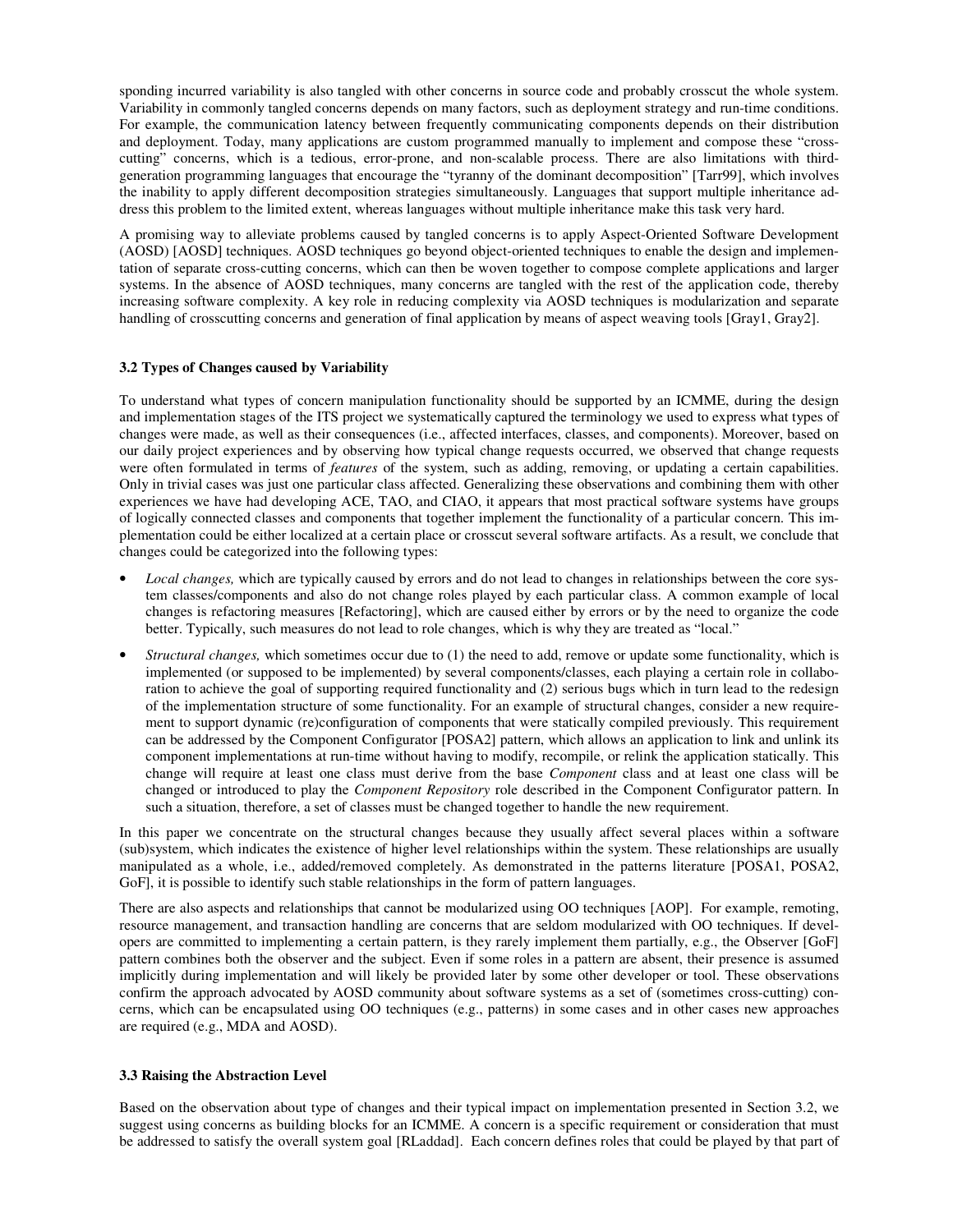the system that implement this concern. A key issue that must be resolved to use concerns effectively involves the relationship between concerns and the underlying business logic.

It is possible to think about concerns as *interfaces* in OO sense. In this case, the process of assigning components to certain roles defined by concerns could be treated as *implementation* of the concern. This approach leads to the interesting analogy between interface implementation (by means of inheritance, delegation, or any other technique) in OO sense and the same relationships between concerns and "base" code implementing a certain concern. For example, if we consider the ability to demultiplex callback events efficiently using the Asynchronous Completion Token (ACT) [POSA2] as the concern – and there is a set of classes implementing ACT – then we can (roughly) say that this set of classes "is an" efficient callback demultiplexer and they can be used wherever ACT functionality is expected without visible difference to the ACT users who rely on ACT functionality. According to the Liskov Substitution Principle (LSP) [LSP], this relationship between abstract description of efficient demultiplexing concern (encapsulated using ACT design pattern) and set of classes implementing ACT feature is inheritance.

By defining such fundamental relationships between concerns presented in the form of design patterns or any other rolebased definition of some functionality and implementation of this functionality as a role mapping to available business logic, we can provide a powerful mechanism to encapsulate the variability at a higher abstraction level than that provided by conventional third-generation programming languages – in particular, we can encapsulate the impact of middleware platform variability on the rest of the system. The primary advantage of this approach is the ability to systematically introduce changes to the system using roles, defined by concerns. For example, if developers want to add a Visitor pattern [GoF] implementation to the code, a wizard support by the modeling tools could guide the user through the role mapping process to make sure that all roles defined by the Visitor pattern are mapped by the developers to the appropriate implementation classes.

Figure 4 provides the high level view on the complete ICMME modeling process. This figure shows how domain-specific models are used as input for modeling application-specific business logic and either selecting existing or creating new reusable concern models. After completing the role mapping process, the platform-specific model will be generated, followed by the assembly of the complete executable application.



**Figure 4. ICMME Concern-based Modeling Process**

The OMG EDOC standard [EDOC-Patterns] addresses the need for role-based description of higher level functionality by standardizing a set of modeling and meta-modeling capabilities to ensure consistency and interoperability between different modeling tools. In addition, OMG's MDA approach standardizes mappings from platform-independent system models (PIMs) to popular platform-specific middleware (PSMs), such as CORBA, EJB and WebServices.

### **3.4 Handling Middleware Platform Variability Via Concern-based ITS Design**

To provide a concrete illustration of the idea of concern-based variability localization within our ICMME, we now describe how we are supporting (1) platform-independent definitions of the remoting concern of ITS, which defines the mechanisms for passing messages between components instantiated in different processes and possibly running on different hosts and (2) platform-specific mappings of the remoting concern to various component middleware platforms, such as CCM or EJB. After completing the high-level domain-specific modeling steps described in Sections 2.2 and 2.3, we next specify the set of components corresponding to the domain-specific model elements, as well as the way these components communicate with each other. This specification process can be guided interactively by a model-based tool, such as the wizards used to configure various types of tools on Windows platforms.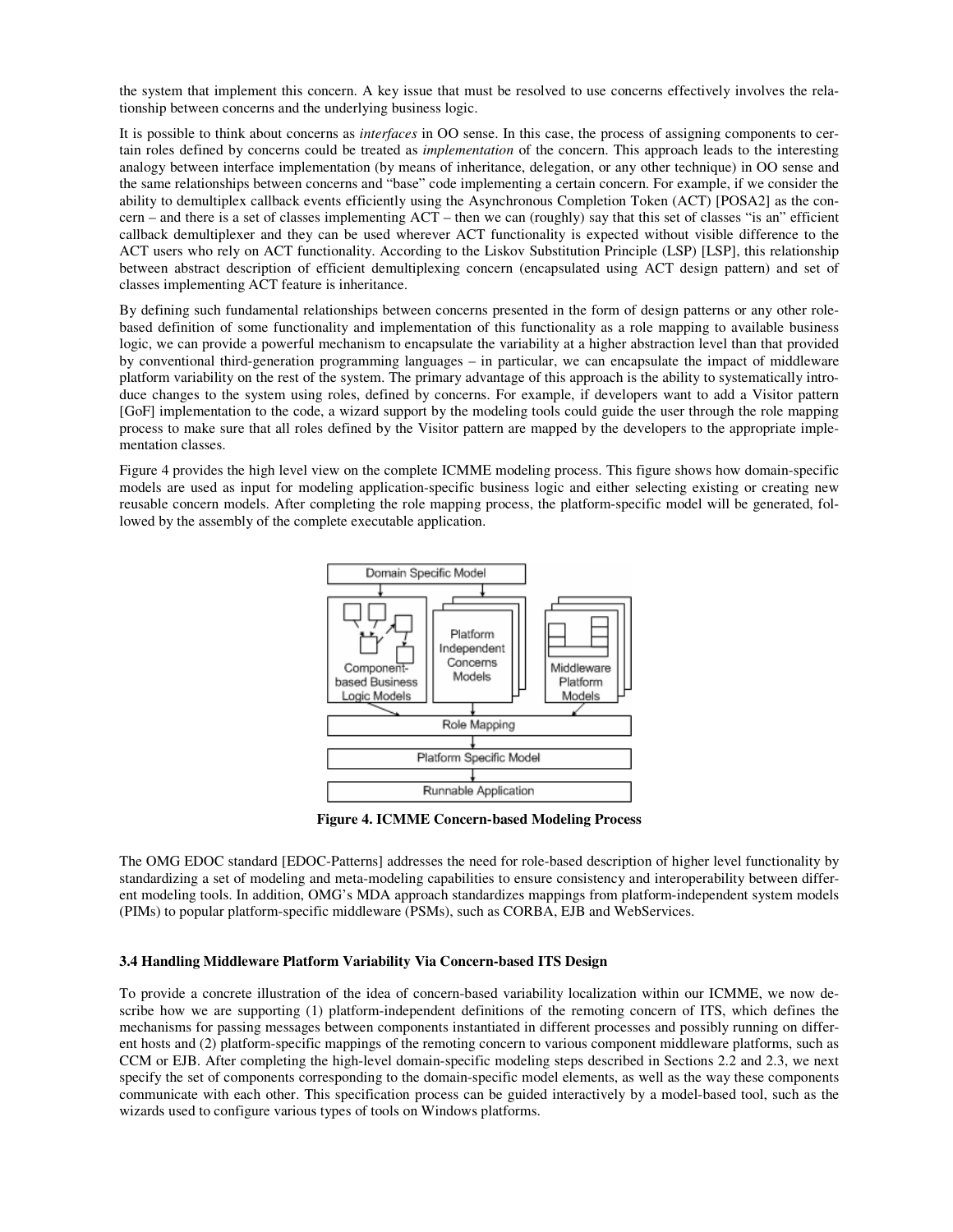For example, to specify and manipulate the remoting concern the modeling tool can guide the developer through the three steps shown in Figure 5 and described below:

- 1. As shown in in Figure 5, step 1 involves choosing the fundamental communication paradigm, such as Asynchronous Message Model or RPC Communication Model using the Broker pattern [POSA1]. Selecting the communication paradigm provides a more detailed specification of the roles needed to support a particular communication type.
- 2. The refinement process is shown as step 1 in Figure 5, which uses an interactive modeling tool to refine the model based on the set of available patterns for client and server implementations of Broker-based distributed systems [Voelter, Kircher]. In this step, a more fine-grained model of the roles played by components in the broker-based distributed system is presented. This refinement process could be performed by platform-specific roles to support various component middleware implementation platforms, such as CORBA CCM or Sun's EJB.
- 3. Step 3 of Figure 5 show how the interactive modeling tool can be used to allow developers to deploy and configure each component according to the roles defined by concerns. In this step, developers can map the high-level architecture blocks presented in Figure 1 to the corresponding roles according to the selected remoting paradigm, which is formalized in form of patterns according to the EDOC specification [EDOC-Patterns]. *Mapping* is the process of defining which part of a component plays the role(s) expected by certain elements of a concern. One way to perform this mapping is to apply the on-demand remodularization technique described in [Mezini03].

The three steps presented above in conjunction with the ICMME provide the following improvements in handling variability aspects:

- Using patterns as an abstract base for a family of different implementations for certain aspects of a distribute system provides a variability encapsulation mechanism similar to inheritance in object-oriented programming language, but at a higher level of abstraction. As a result, reusability can be achieved at large scale and larger parts of distributed applications are shielded from changes caused by variations.
- Pattern-based modeling of different aspects formally describes what is expected and provided by certain components and subsystems, thereby forming a solid foundation for formally defining controllable and verifiable substitution of implementation parts. Having such formalized descriptions helps reduce accidental complexities caused by inconsistent combination of semantically inconsistent variable parts.
- Support for model refinements using iterative model-based tools helps to simplify the process of finding variation points for complex cases where it is hard for system architects and developers to foresee all variability aspects in advance.
- Code generation using multiple fine-granularity model interpreters explicitly tuned for certain modeling functionality addresses the problem of overly complex code generators, which could otherwise obviate the benefits of the higherlevel modeling techniques described in this paper.



**Figure 5. Remoting Aspect Encapsulation using Mapping Technique**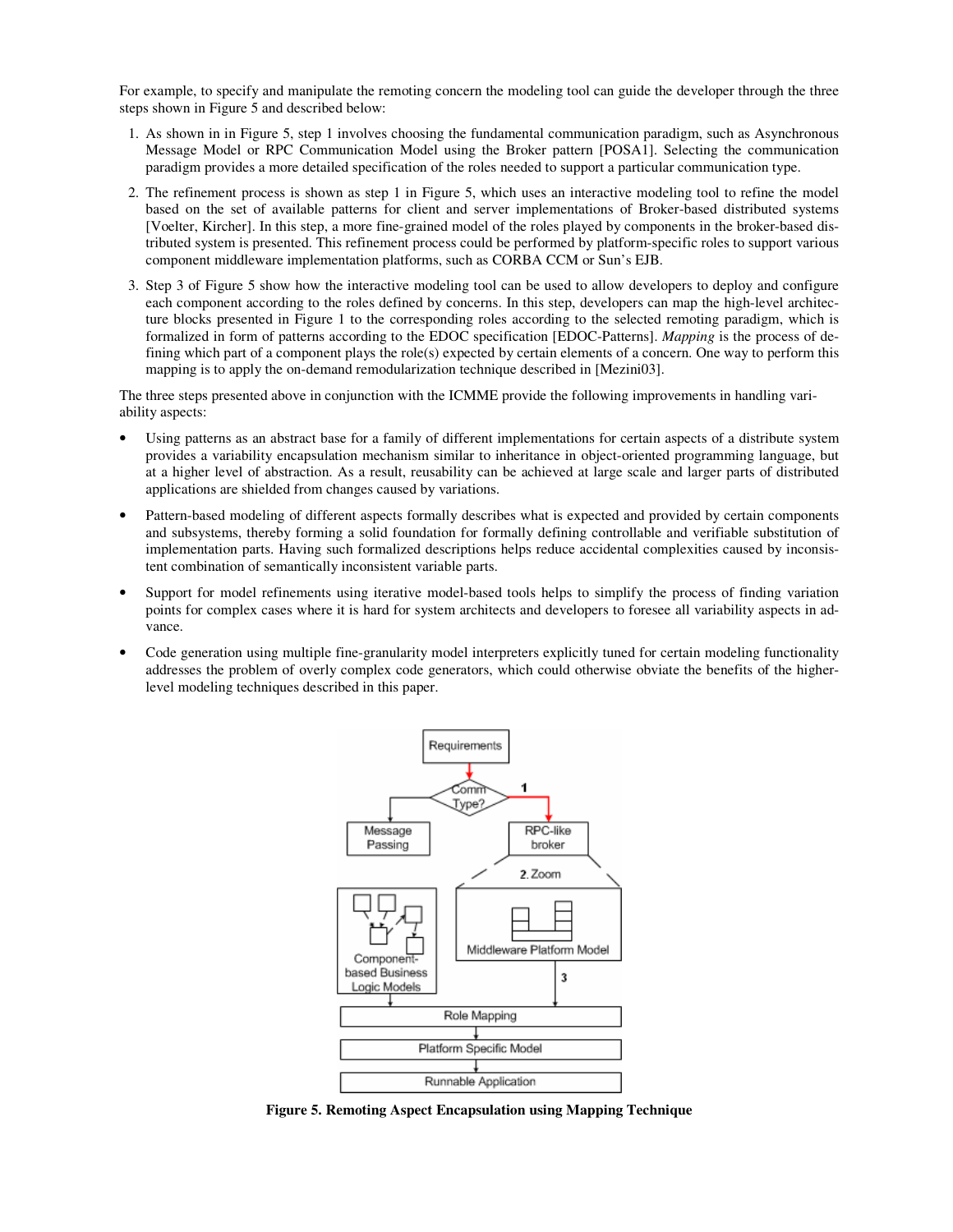# **4. Related Work**

This section reviews work related to our integrated concern and model manipulation environment (ICMME) and describes how modeling, domain analysis, and generative programming techniques are being used to model and provision component-based distributed systems to handle variability more effectively than conventional software development techniques.

Our work on ICMME extends earlier work on Model-Integrated Computing (MIC) [Janos:97, HarelGery:96, Lin:99, Gray:01] that focused on modeling and synthesizing embedded software. Examples of MIC technology used today include GME [GME:01] and Ptolemy [Lee:94] (used primarily in the real-time and embedded domain) and Model Driven Architecture (MDA) [MDA] based on UML [UML:01] and XML [XML:00] (which have been used primarily in the business domain). Our work on ICMME combines the GME tool and UML modeling language to model and synthesize component middleware used to configure and deploy distributed applications.

Generative programming (GP) [Czarnecki] is a type of program transformation concerned with designing and implementing software modules that can be combined to generate specialized and highly optimized systems fulfilling specific application requirements. The goals of GP are to (1) decrease the conceptual gap between program code and domain concepts (known as achieving high intentionality), (2) achieve high reusability and adaptability, (3) simplify managing many variants of a component, and (4) increase efficiency (both in space and execution time). Our ICMME approach uses GP to map models to the C++ code during the code-generation phase. Our code generator for CIAO CCM container produces code, which utilizes many techniques associated with GP. Using pure GP, however, can be labor intensive, tedious, and error-prone to compose consistent set of components together. To avoid these problems, our ICMME code generation approach complements GP technique by assuring that only consistent set of components will be composed by introducing high-level model constraints that will be processed accordingly by model interpreter during code generation and model validation phases.

Aspect-oriented software development (AOSD) is a GP technology designed to more explicitly separate concerns in software development. AOSD techniques make it possible to modularize crosscutting aspects of complex distributed systems. An aspect is a piece of code or any higher level construct, such as implementation artifacts captured in a MDA PSM, that describes a recurring property of a program that crosscuts the software application, i.e., aspects capture crosscutting concerns.

Scope, Commonality, and Variability (SCV) analysis [Coplien99] is related work on domain engineering that focuses on identifying common and variable properties of an application domain. SCV uses this information to guide decisions about where and how to address possible variability and where the more "static" implementation strategies could be used. Our ICMME approach complements CSV at the phase where the step from abstract definition of commonality and variability aspects should be transformed to the model, which is concrete enough for the code generation. In the nomenclature of SVC, PIMs represent the common aspects of distributed systems, whereas PSMs implement the variability aspects. SCV defines the basic principles and procedure to capture commonality and variability. We enhance this approach by formalizing the models up to the level where captured commonality and variability could be processed by model interpreter to produce working C++ or Java source code.

## **5. Concluding Remarks**

Advances in hardware and software technologies are raising the level of abstraction at which distributed systems are developed. With each increase in abstraction comes a new set of complexities and variabilities that must be mastered to reap the rewards of the higher-level technologies. A key challenge associated with higher-level software abstractions is that the *integration complexity* makes it hard to assure the overall quality of the complete system. To explore the benefits of applying an Integrated Concern Modeling and Manipulation Environment (ICMME) and component middleware technologies to address these challenges, we have developed an Inventory Tracking System (ITS) prototype, which is a distributed system that employs MDA tools and component middleware to address key requirements from the domain of warehouse management.

Our experience gained from applying ICCME to our ITS prototype can be summarized as follows:

- Even for mid-size distributed systems (e.g., consisting of around 20 to 50 architectural components), the complexity reduction stemming from model-driven code generation can be obviated by an increase in model interpreter complexity caused by overly general models and interpreters. To address this problem, the code generation process can be split into several intermediate steps – such as platform-independent models (PIMs) to platform-specific models (PSMs) to source code transformation – to improve reusability of the model interpreter itself. This structure helps to simplify model interpreters since each interpreter containing less functionality. It is therefore possible to substitute only certain modules of the interpreter to serve different application needs, thereby achieving better reusability at the model interpreter level.
- Complexities related to the existence of variable parts within the software systems must be addressed in systematical way via formalized descriptions of integration points and mechanisms for variable parts of the ITS architecture. Rolebased abstract definition of such points can be used for these purposes. For cases where best practices are documented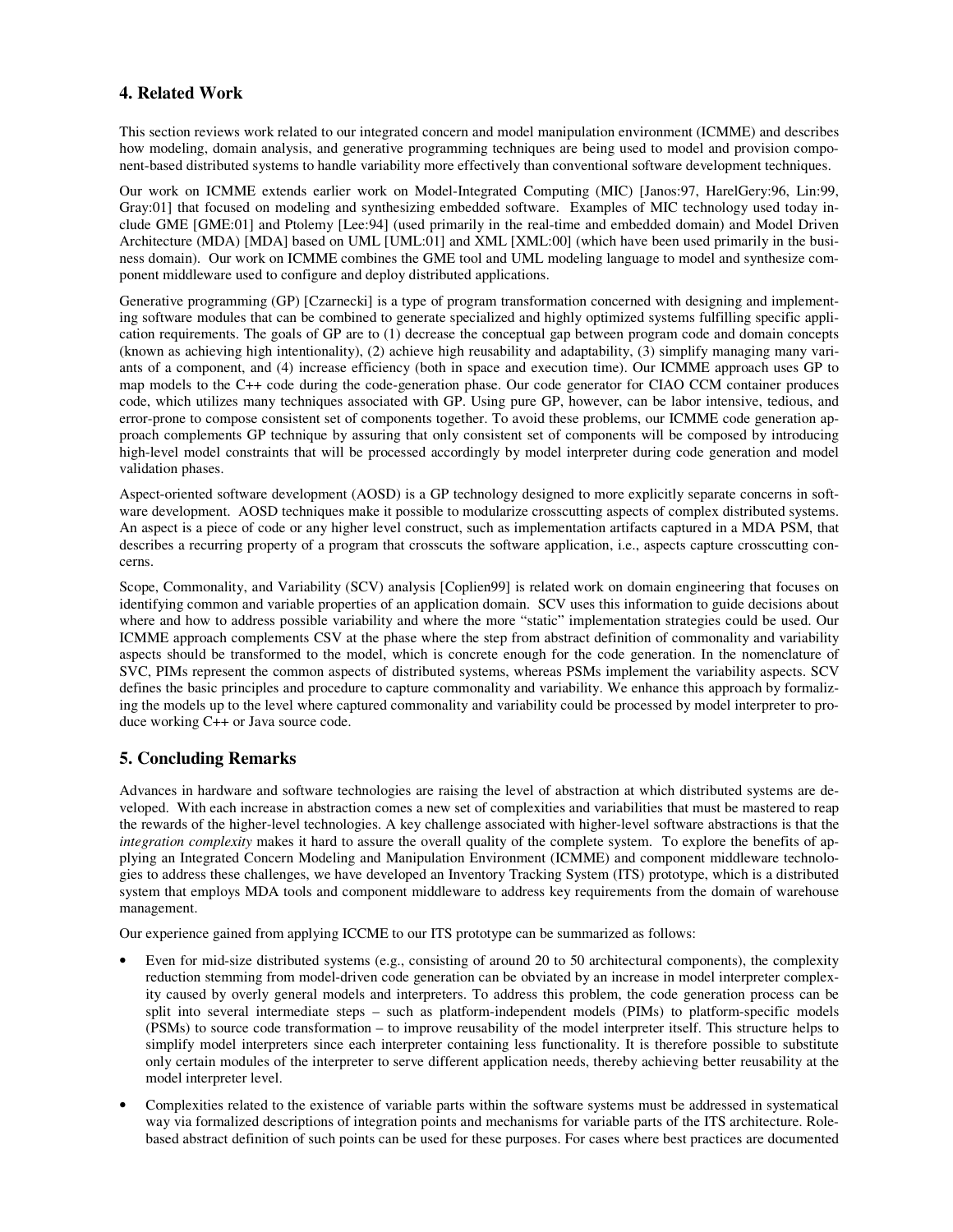in the form of patterns, it is beneficial to use patterns as role-based platform-independent formalization mechanism within models. Patterns can play the same role in distributed system architectures that abstract classes play in objectoriented design, where they provide a common interface for a family of related implementations. Having such an abstract, pattern-based "interface" – with many possible mappings to implementation artifacts – helps to localize the variable aspects and shields other system components from changes resulting from providing new implementations for certain variable aspects.

In future work, we plan to enhance our ICMME by supporting open standards, such as the OMG Meta-Object Facility (MOF) [MOF] and Enterprise Distributed Object Computing (EDOC) [EDOC] specifications to support a wide range of usage patterns and distributed applications. These efforts will create and validate a broader range of modeling tools that cover key modeling- and middleware-related aspects.

### **References**

[AOP] G. Kiczales, "Aspect-Oriented Programming", Proceedings of the 11th European Conference on Object-Oriented Programming, Jun 1997.

[AOSD] http://www.aosd.net

[C++NPv1] Douglas C. Schmidt and Stephen D. Huston, C++ Network Programming, Volume 1: Mastering Complexity with ACE and Patterns, Addison-Wesley, Boston, 2002.

[C++NPv2] Douglas C. Schmidt and Stephen D. Huston, C++ Network Programming, Volume 2: Systematic Reuse with ACE and Frameworks, Addison-Wesley, Reading, Massachusetts, 2002.

[CCM] BEA Systems, et al., CORBA Component Model Joint Revised Submission, Object Management Group, OMG Document orbos/99-07-01 edition, July 1999.

[CIAO1] Nanbor Wang, Krishnakumar Balasubramanian, and Chris Gill, "Towards a Real-time CORBA Component Model," in OMG Workshop On Embedded & Real-Time Distributed Object Systems, Washington, D.C., July 2002, Object Management Group.

[CIAO2] Nanbor Wang, Douglas C. Schmidt, Aniruddha Gokhale, Christopher D. Gill, Balachandran Natarajan, Craig Rodrigues, Joseph P. Loyall and Richard E.Schantz, "Total Quality of Service Provisioning in Middleware and Applications," Microprocessors and Microsystems, vol. 26, no. 9-10, Jan 2003.

[Clements] Paul Clements and Linda Northrop, Software Product Lines: Practices and Patterns, Addison-Wesley, 2001.

[Coplien99] J. Coplien, D. Hoffman, D. Weiss, "Commonality and variability in software engineering", IEEE Software, November/December 1999, pp. 37-45.

[Czarnecki] Krzysztof Czarnecki, Ulrich Eisenecker. Generative Programming: Methods, Tools, and Applications. Addison-Wesley Pub Co. ISBN: 0201309777

[D&C] Object Management Group: "Deployment and Configuration of Component-based Distributed Applications", An Adopted Specification of the Object Management Group, Inc. June 2003 Draft Adopted Specification ptc/July 2002.

[EDOC] OMG adopted specification: "UML Profile for Enterprise Distributed Object Computing Specification " Document number ptc/02-02-05.pdf

[EDOC-Patterns] Object Management Group. UML Profile for Patterns, v1.0. formal/04-02-04.

[GME] Akos Ledeczi "The Generic Modeling Environment", Workshop on Intelligent Signal Processing, accepted, Budapest, Hungary, May 17, 2001.

[GME01] Ledeczi A., Maroti M., Bakay A., Karsai G., Garrett J., Thomason IV C., Nordstrom G., Sprinkle J., Volgyesi P.: The Generic Modeling Environment, Workshop on Intelligent Signal Processing, accepted, Budapest, Hungary, May 17, 2001.

[GoF] E. Gamma, R. Helm, R. Johnson, and J. Vlissides, Design Patterns: Elements of Reusable Object-Oriented Software. Reading, MA: Addison-Wesley, 1995.

[Gray:01] Jeffery Gray, Ted Bapty, and Sandeep Neema, "Handling Crosscutting Constraints in Domain-Specific Modeling," Communications of the ACM, pp. 87–93, Oct. 2001.

[Gray1] Jeff Gray, Janos Sztipanovits, Ted Bapty Sandeep Neema, Aniruddha Gokhale, and Douglas C. Schmidt, "Two-level Aspect Weaving to Support Evolution of Model-Based Software," Aspect-Oriented Software Development, Edited by Robert Filman, Tzilla Elrad, Mehmet Aksit, and Siobhan Clarke, Addison-Wesley, 2003.

[Gray2] Sandeep Neema, Ted Bapty, Jeff Gray, and Aniruddha Gokhale, "Generators for Synthesis of QoS Adaptation in Distributed Real-Time Embedded Systems," in Proceedings of the ACM SIGPLAN/SIGSOFT Conference on Generative Programming and Component Engineering (GPCE'02), Pittsburgh, PA, Oct. 2002.

[HarelGery:96] David Harel and Eran Gery, "Executable Object Modeling with Statecharts", Proceedings of the 18th International Conference on Software Engineering, pp. 246-257, IEEE Computer Society Press 1996.

[Harrison] Tim Harrison, David Levine, and Douglas C. Schmidt, "The Design and Performance of a Real-time CORBA Event Service, Proceedings of OOPSLA '97, Atlanta, Georgia, Oct 1997.